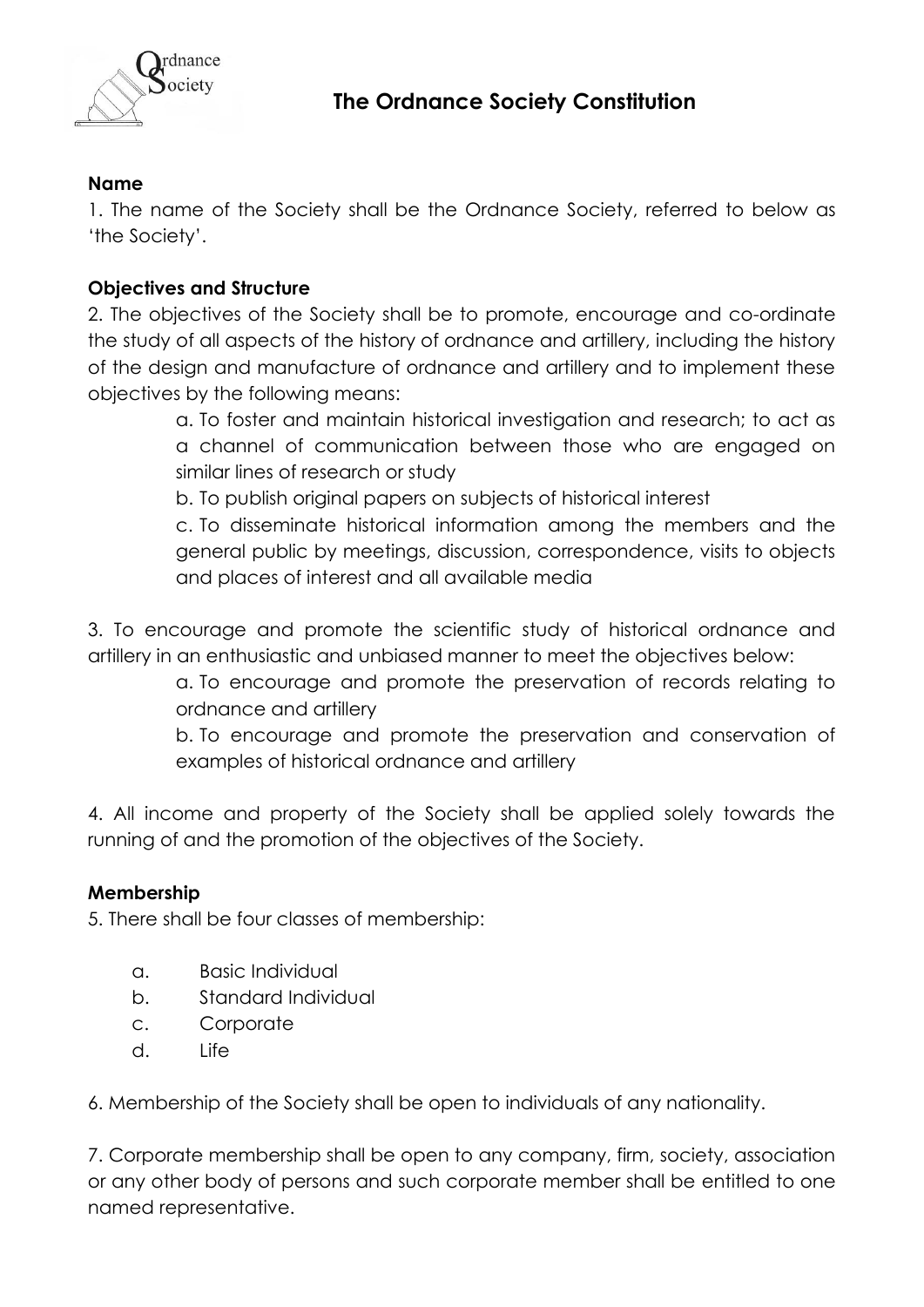8. All applications for membership shall be made to the Board of Management of the Society.

## **Members' Rights**

9. Every member shall be entitled to a vote at a General Meeting.

10. The right of vote, initiative, presentation, nomination and to be elected shall be established if the subscription is paid.

11. Any member shall have the right of presentation, that is to have an issue presented by a member of the Board, or personally for consideration of the Board at a meeting of the Board of Management. Such a request shall be received by the Board no less than 14 days before convening the Board Meeting.

12. Any member shall have the right of initiative, that is to have one issue of his or her choice included in the Agenda and voted upon at the next General Meeting, to be submitted to the Board of Management no later than 45 days before the meeting.

13. Any member shall have the right to cause an Extraordinary General Meeting as set out in Clause 42.

14. Any initiative or presentation of any one issue by the same or another member shall not be re-submitted for consideration or vote within one calendar year, or two calendar years if less than 33% of the cast votes were in favour of the issue.

15. Any paid-up member shall receive upon written request and at his own reasonable expense, access to the Minutes of any Board Meeting. Such Minutes must be available within 21 days after the Meeting.

#### **Board of Management**

16. The conduct and administration of the Society's affairs and funds shall be the responsibility of the Board of Management.

17. The Board of Management shall consist of four Officers of the Society and up to six ordinary members of the Board. Every member of the Board of Management must be an individual member of the Society or a representative of a corporate member as set out in Clauses 6 & 7.

18. The Officers and ordinary members of the Board shall be elected at an Annual General Meeting and hold office for one year but shall be eligible for re-election.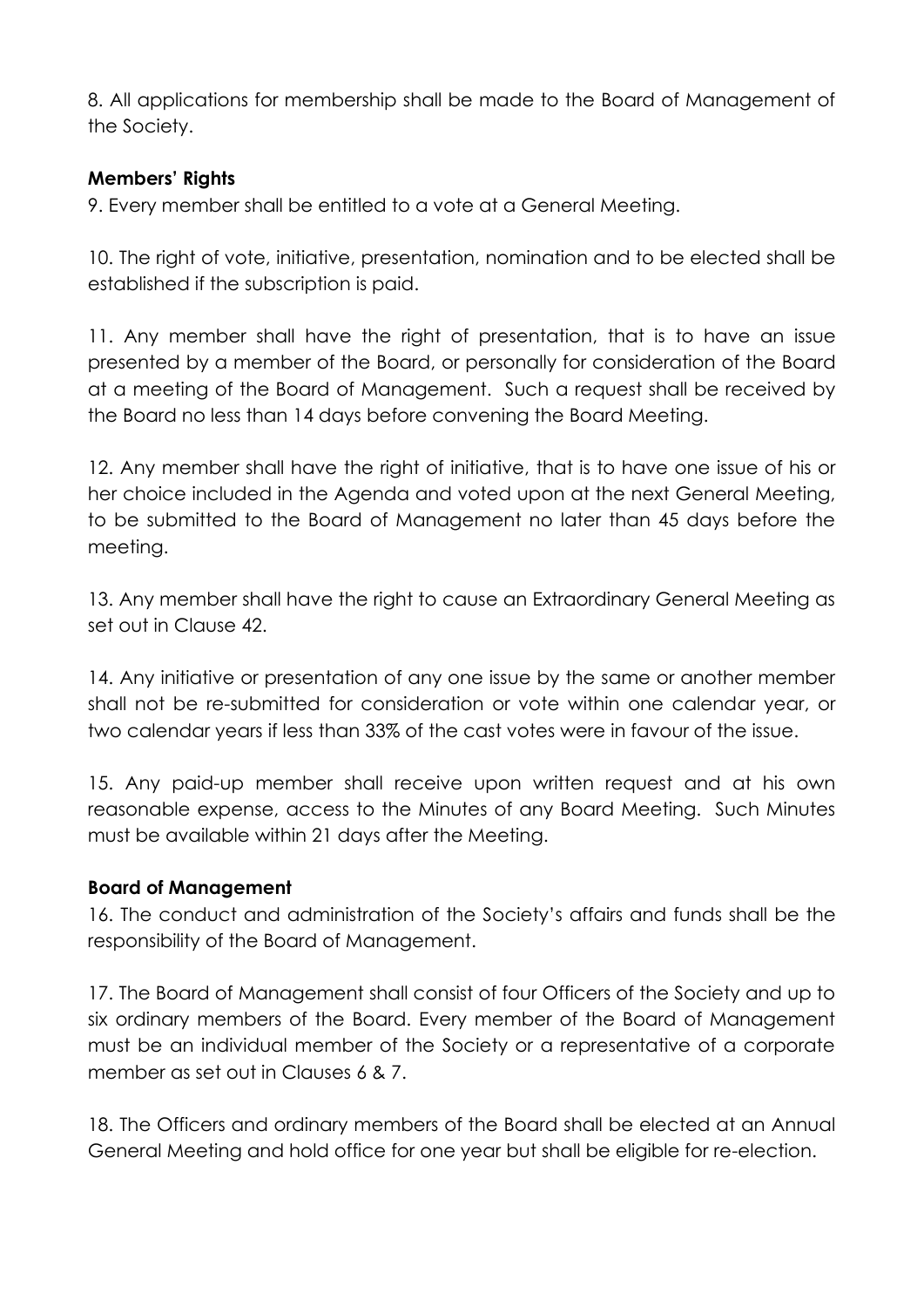19. The Officers of the Society shall be:

- a. The Chairman
- b. The Secretary
- c. The Treasurer
- d. The Membership Secretary

20. The Board of Management shall have the authority to fill casual vacancies of the Board until the next Annual General Meeting.

21. The Board of Management shall have the authority to co-opt any person of special skill or knowledge and such co-opted person shall not have the right to vote.

22. The members of the Board of Management shall each have one vote on issues arising at meetings of the Board. Where there is an equality of votes the Chairman of the meeting shall have the right to use a second or casting vote.

If any three Ordnance Society members (ordinary or Board Members) agree that a board member has been or is acting in a manner that they consider a serious breach of the aims and objectives of the Society, then they should communicate their concerns, with evidence, to the Chairman or Secretary, who shall consider the concerns and decide what action to take. This could be a dismissal of the complaint, a request to the board member that they stop the behaviour, or as a last resort ask the board to vote on dismissing the board member. The vote should be on a simple majority, with the Chairman or Secretary having a casting vote in the event of a tie. All other complaints will be dealt with under the Society's Complaints Policy.

23. Any resolution related to the constitution shall be subject to a vote at a General Meeting as a matter of the Agenda.

24. If the Board of Management consists of an even number then half of the members shall constitute a quorum. If the Board of Management consists of an odd number then half of the members plus one shall constitute a quorum.

25. The Secretary shall conduct the correspondence of the Society, convene meetings of the Society and Board of Management and take Minutes of all such meetings. Proposals for discussion made by Board members can be circulated by email or by other electronic means to fellow Board members. Votes on the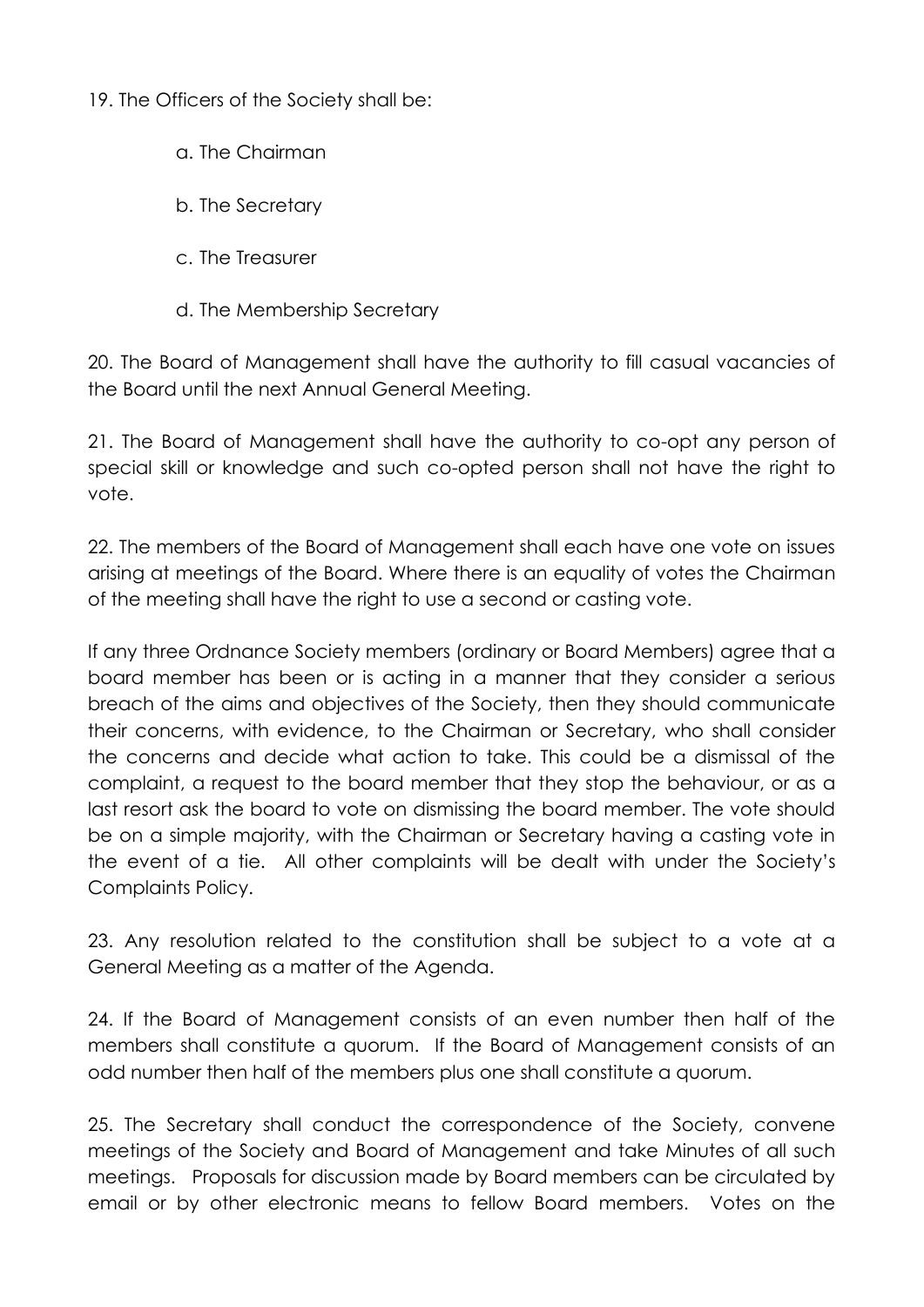proposal can be sent to the secretary, who will record the result and inform members of the result. A formal written record will be maintained by an insert of an item referring to the vote into the agenda for the next Board meeting.

### **Publications and Communications**

26. The Editor(s) of the Society shall be appointed by the Board.

27. The Editor(s) need not be a member of the Board of Management but must be an individual member of the Society.

28. The Editor(s) shall be directed by and be accountable to the Board of Management.

29. Minutes of the Society shall be published in the first available issue of the Newsletter.

30. The Board of Management shall co-ordinate, provide and enclose in its notice information explaining the issue of each point on the Agenda to be voted upon at a General Meeting.

#### **Finance**

31. The Treasurer shall receive all monies payable to the Society and pay any such monies into the banking account of the Society, keep a proper account of all monies received or expended, present all accounts to the Board of Management for approval and make up the annual balance sheet of the Society to the end of the financial year and submit the same to the Annual General Meeting.

32. The Treasurer shall open a account with a bank or building society to be approved by the Board of Management, such account to be in the name of the Society, and all cheques drawn on the Society are to be signed by the Treasurer or by any two Officers of the Society. Online banking will be used where possible in consultation with the Chair.

33. The accounts of the Society shall be presented to the Annual General Meeting.

34. The financial year shall end on 31st March of each year.

35. Any Officer or member of the Society, in return for services on behalf of the Society, shall be entitled to remuneration of expenses.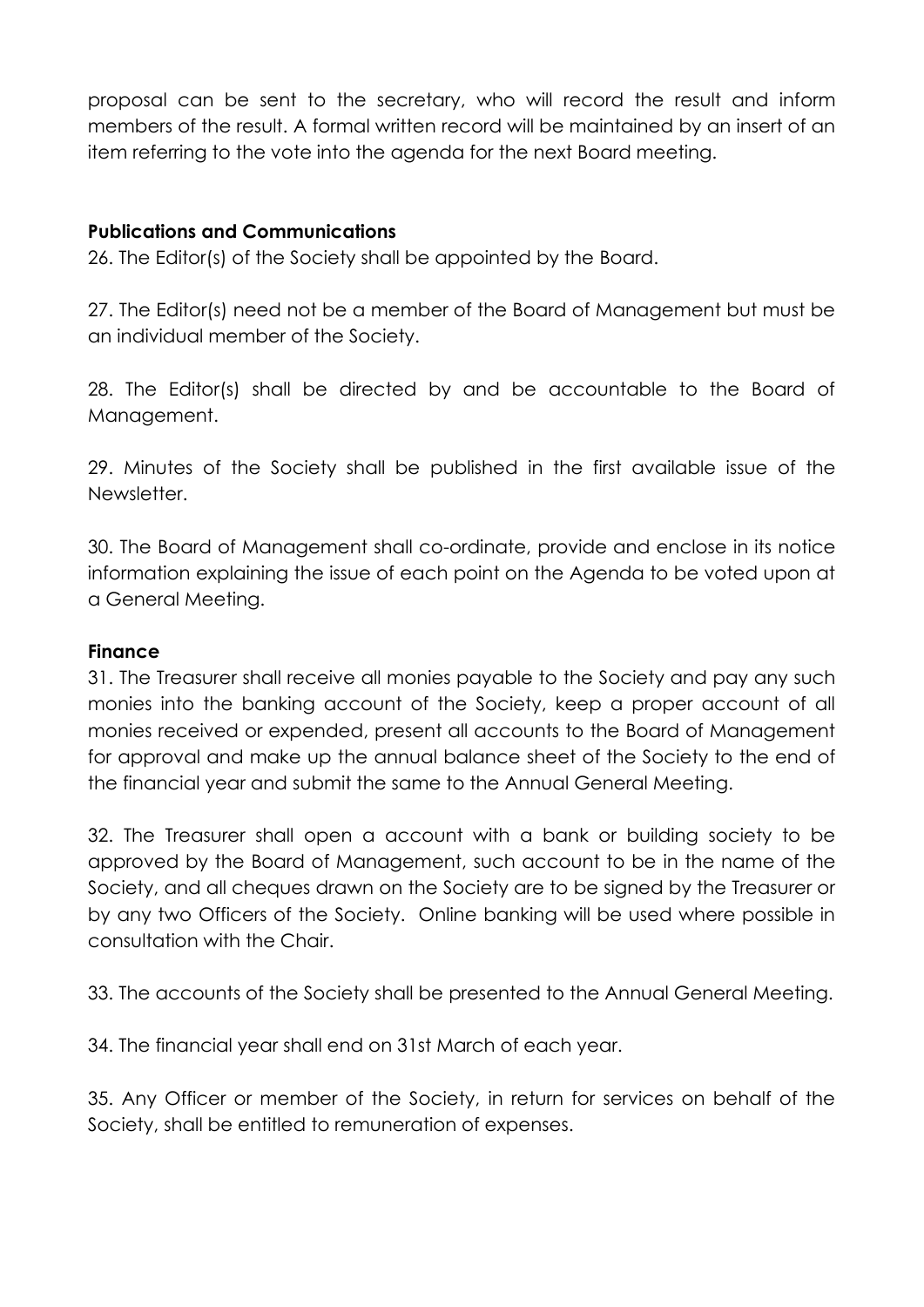#### **Subscriptions**

36. The rates of membership of the Society shall be proposed by the Board of Management and set by a vote at a General Meeting.

37. The subscription year shall be from 1st July to 30th June. Annual subscriptions shall become due on the first day of July each year. Any member whose subscription is not paid by 1st January in any membership year shall cease to be a member.

38. Subscriptions paid in advance and accepted by the Board of Management are deemed paid and valid if the subscription rate is changed after acceptance of payment.

#### **General Meetings**

39. The date of the Annual General Meeting of the Society shall be determined by the Board of Management. Twenty eight days' notice in writing shall be given to all members, together with the Agenda and voting slips.

40. Nominations of persons for election to the Board of Management must be in writing to the Secretary no later than 45 days before the meeting and contain the name of the proposer and consent of the person nominated.

41. Nominations for election shall be accepted throughout the year.

42. An Extraordinary General Meeting of the Society may be convened at any time and for any purpose, on 28 days' notice in writing to each member by the Board of Management, or in response to a written request to the Secretary signed by not less than ten members having the right to vote at such a meeting.

43. A quorum at any General Meeting shall be 12 members having the right to vote at such meeting not counting the postal votes.

44. The authority of any General Meeting shall supersede the authority of the Board of Management on any matter outside the provisions of the constitution or on matters deemed urgent.

45. At a General Meeting each individual member or persons representing a corporate member shall have one vote. In the event of an equality of votes, including the postal votes, the Meeting shall recess and a second vote shall be taken by those present. Failing to reach a decision, a matter of urgency shall be decided by the Board of Management alone during the same General Meeting.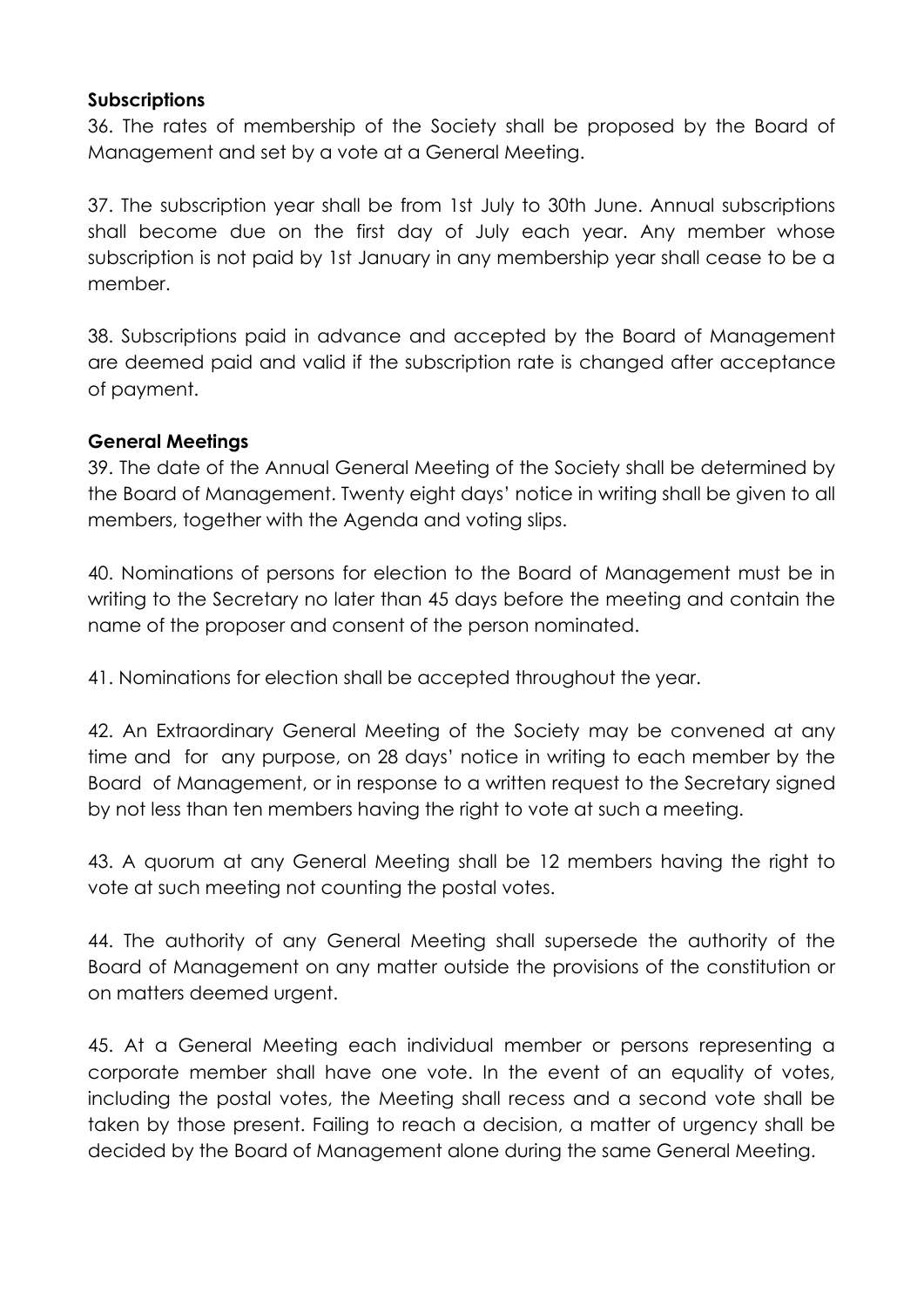#### **Voting Procedures**

46. An 'open vote' shall refer to a vote by a show of hands, a 'secret vote' shall be a vote given by ballot paper. The 'combined vote' shall be the identical ballot papers cast in person by those present and those received as a postal vote.

47. A majority shall be considered 50% + 1. A percentage majority (66% or 75%) shall be the required minimum to pass a resolution in the specified manner of voting.

48. The election for the Board of Management and voting on points of the Agenda shall occur by ballot only and be deemed valid by a majority of the combined vote.

49. There shall be no vote by proxy at any meeting of the Society and any vote not received either by mail or in person shall be counted as 'abstained'.

50. Members unable to attend shall send their voting slip as a postal or electronic vote to any member of their choice on the Board of Management before the opening of a General Meeting.

a. A postal or electronic vote shall be equal to a vote given in person.

b. A postal or electronic vote shall only be valid for the duration of the relevant meeting.

51. An urgent resolution arising out of a General Meeting may be passed by not less than 75% of those present; non-urgent matters shall be deferred to the Agenda of the next General Meeting. 'Urgent' shall be defined as the immediate necessity of an unavoidable decision towards the conduct of the Society's affairs or the maintenance of its constitutional objectives.

52. Procedural matters arising out of the meeting shall be decided at the discretion of the Chairman or upon request by an open majority vote of those present.

#### **Amendment of Constitution**

53. Amendment to this constitution may be proposed by the Board of Management or by a member's initiative.

54. Any constitutional resolution shall be passed by no less than 66 % of the combined votes at any General Meeting and become valid by a favourable 66% of all votes.